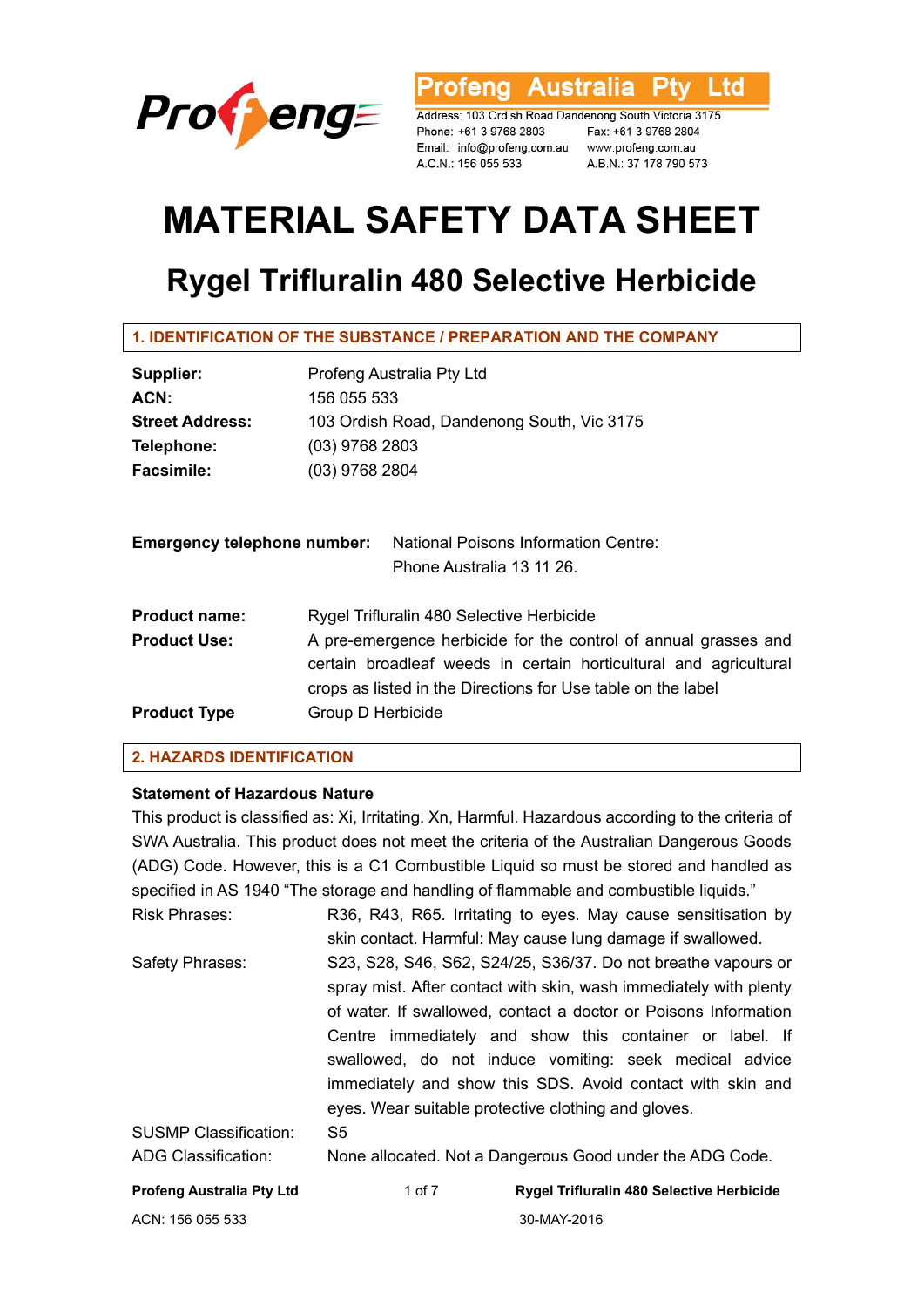

Australia Profeng Ptv Ltd

Address: 103 Ordish Road Dandenong South Victoria 3175 Phone: +61 3 9768 2803 Email: info@profeng.com.au www.profeng.com.au A.C.N.: 156 055 533

Fax: +61 3 9768 2804 A.B.N.: 37 178 790 573

UN Number: None allocated

**Pictogram:** 



| Signal word                       | Danger                                                       |  |
|-----------------------------------|--------------------------------------------------------------|--|
| Hazard statement(s)               |                                                              |  |
| H <sub>227</sub>                  | Combustible liquid.                                          |  |
| H304                              | May be fatal if swallowed and enters airways                 |  |
| H320                              | Causes eye irritation                                        |  |
| <b>Precautionary statement(s)</b> |                                                              |  |
| P <sub>264</sub>                  | Wash contacted areas thoroughly after handling.              |  |
| P403+P235                         | Store in a well-ventilated place. Keep cool.                 |  |
| P <sub>501</sub>                  | Dispose of contents/ container to an approved waste disposal |  |
|                                   | plant                                                        |  |

| <b>3. COMPOSITION / INFORMATION ON INGREDIENTS</b> |                                                   |  |                                        |
|----------------------------------------------------|---------------------------------------------------|--|----------------------------------------|
| <b>Chemical Entity</b>                             | CAS NO.                                           |  | <b>Proportion</b><br>(% weight/volume) |
| Trifluralin                                        | 1582-09-8                                         |  | 480 g/L                                |
| Liquid Hydrocarbon                                 | 64742-94-5                                        |  | 557 g/L                                |
|                                                    | Other Information di-n-propylnitrosamine < 0.5ppm |  |                                        |

#### **4. FIRST AID MEASURES**

| <b>Inhalation</b>           | Remove affected person to fresh air until recovered. Apply CPR if there is no<br>breathing and NO pulse.                                                                                                                                                                     |
|-----------------------------|------------------------------------------------------------------------------------------------------------------------------------------------------------------------------------------------------------------------------------------------------------------------------|
| Ingestion                   | If swallowed do NOT induce vomiting; seek medical advice immediately and<br>show this container or label or contact the Poisons Information Centre on 13<br>11 26 (Aust). Make every effort to prevent vomit from entering the lungs by<br>careful placement of the patient. |
| <b>Skin</b>                 | Wash affected areas thoroughly with soap and water. Remove contaminated<br>clothing and launder before re-use.                                                                                                                                                               |
| Eye                         | If in eyes, hold eyelids open and wash with copious amounts of water for at<br>least 15 minutes.                                                                                                                                                                             |
| <b>First Aid Facilities</b> |                                                                                                                                                                                                                                                                              |
|                             | $\blacksquare$                                                                                                                                                                                                                                                               |

If poisoning occurs, contact a doctor or Poisons Information Centre on 13 11 26 (Australia).

#### **Advice to Doctor**

Treat symptomatically.

| <b>Profeng Australia Pty Ltd</b> | 2 of 7 | <b>Rygel Trifluralin 480 Selective Herbicide</b> |
|----------------------------------|--------|--------------------------------------------------|
| ACN: 156 055 533                 |        | 30-MAY-2016                                      |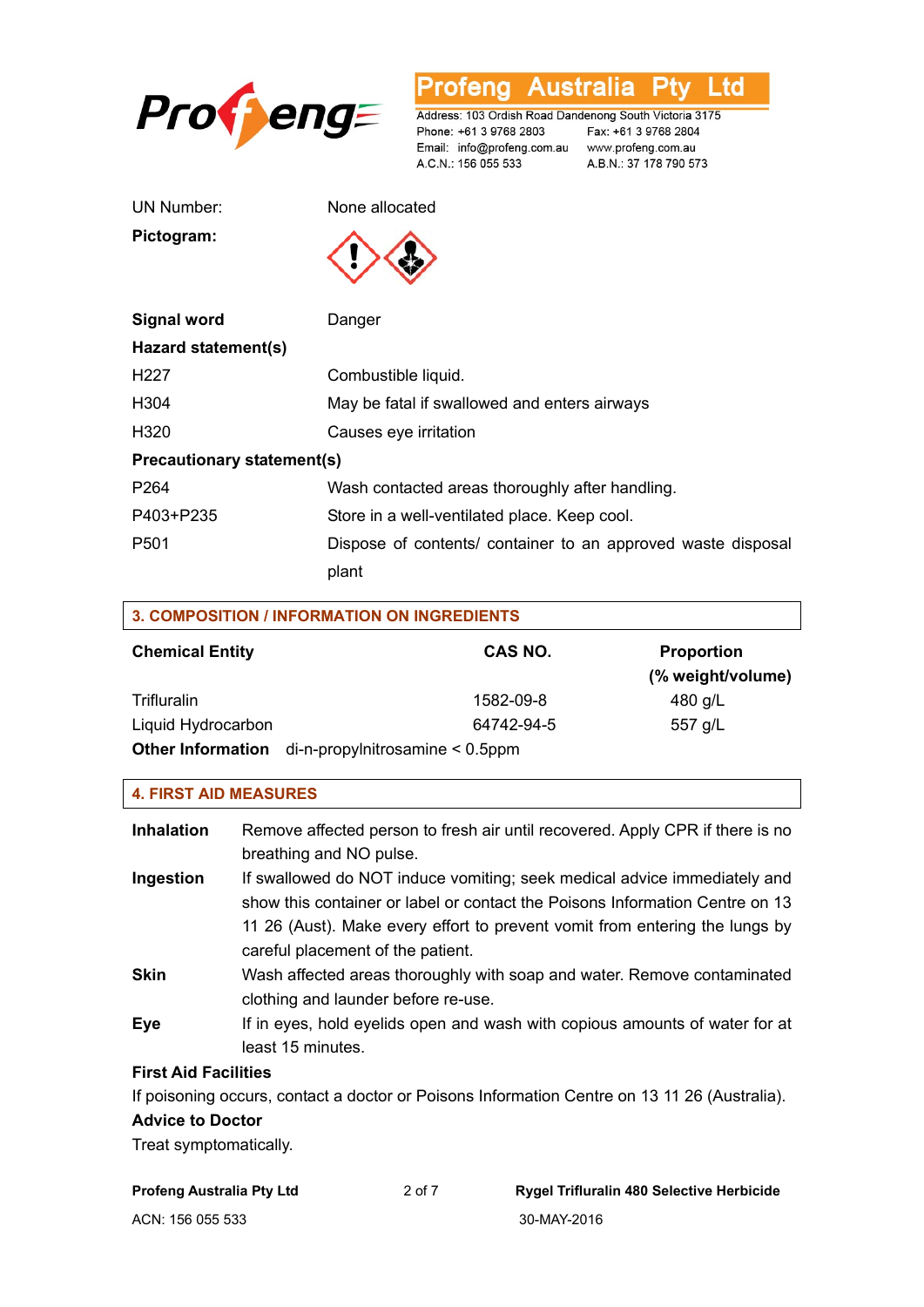

**Australia** L to

Address: 103 Ordish Road Dandenong South Victoria 3175 Phone: +61 3 9768 2803 Email: info@profeng.com.au A.C.N.: 156 055 533

Fax: +61 3 9768 2804 www.profeng.com.au A.B.N.: 37 178 790 573

If vomiting occurs, solvent present may cause pulmonary pneumonitis.

# **5. FIRE-FIGHTING MEASURES**

**Extinguishing Media:** Water fog, foam, carbon dioxide or dry chemical.

#### **Specific Hazards**

**Hazardous Combustion Products:** If involved in a fire, it will emit hydrogen fluoride, oxides of nitrogen and possibly cyanides.

**Protective Equipment:** Breathable air apparatus may have to be worn if material is involved in fires especially in confined spaces.

# **6. ACCIDENTAL RELEASE MEASURES**

**Spills & Disposal:** Contain spill and absorb with clay, sand, soil or proprietary absorbent (such as vermiculite). Collect spilled material and waste in sealable open-top type containers for disposal.

**Personal Protection:** For appropriate personal protective equipment (PPE), refer Section 8.

**Environmental Precautions:** This product is a herbicide and spills can damage crops, pastures and desirable vegetation. Prevent from entering drains, waterways or sewers.

# **7. HANDLING AND STORAGE**

**Precautions for Safe Storage:** Store in the closed, original container in a dry, well-ventilated area out of direct sunlight. Do not store near oxidisers.

Do not store below 5 °C. Extended storage below 5°C can result in the formation of crystals on the bottom of the container. If crystallisation does occur, store the container on its side at room temperature and rock occasionally until crystals re-dissolve.

Ensure any crystals are dissolved before adding to the spray tank.

# **8. EXPOSURE CONTROLS/PERSONAL PROTECTION**

#### **National occupational exposure limits:**

No exposure standards have been set for this product or the active ingredients.

The manufacturer of the solvent has recommended an occupational exposure limit of 100 mg/m3: 15ppm TWA, as total hydrocarbon.

**Engineering Controls** Handle in well-ventilated areas, generally natural ventilation is adequate.

**Personal protection equipment:** When opening the container and preparing the spray

| Profeng Australia Pty Ltd | 3 of 7 | <b>Rygel Trifluralin 480 Selective Herbicide</b> |
|---------------------------|--------|--------------------------------------------------|
| ACN: 156 055 533          |        | 30-MAY-2016                                      |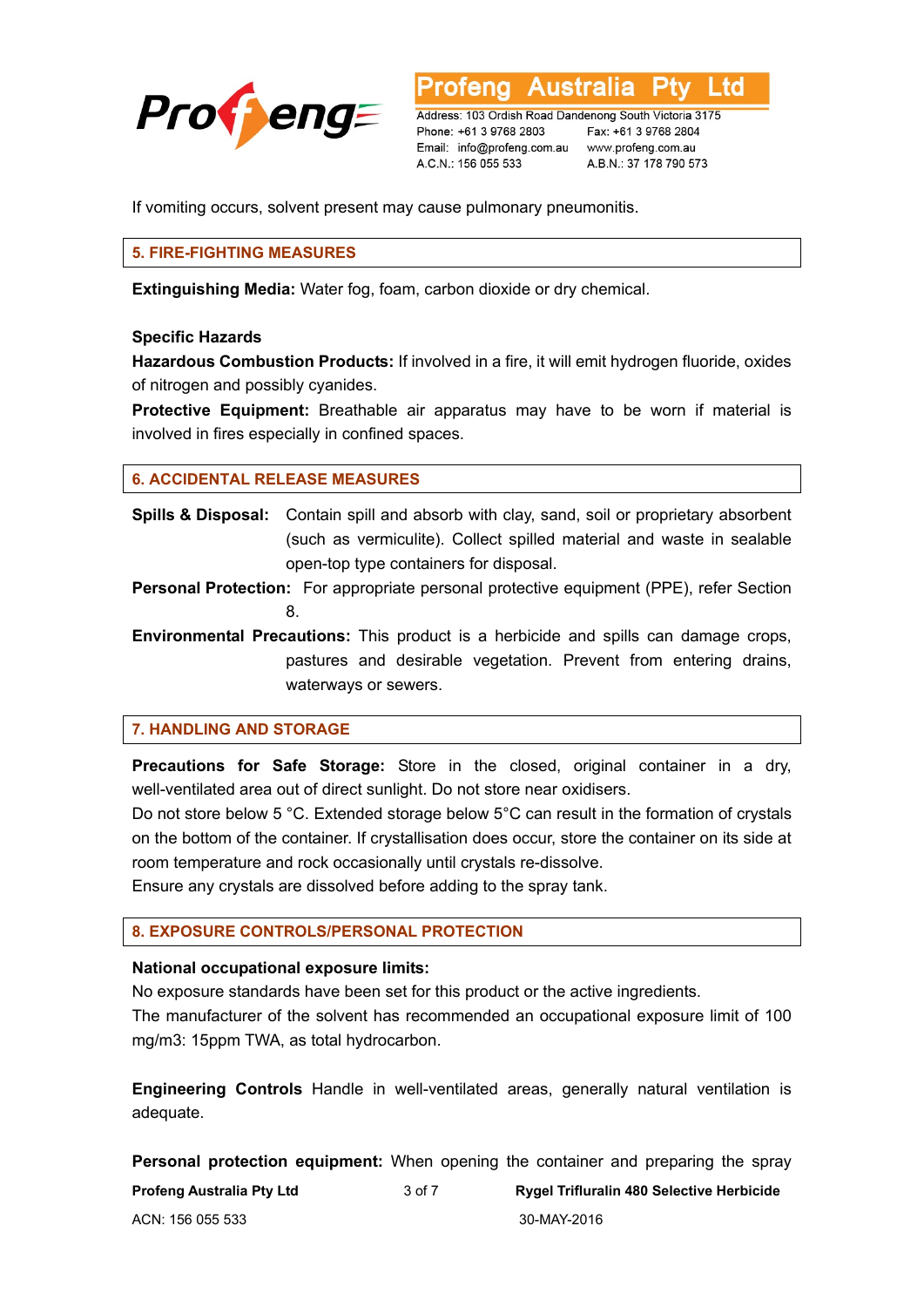

Address: 103 Ordish Road Dandenong South Victoria 3175 Phone: +61 3 9768 2803 Email: info@profeng.com.au A.C.N.: 156 055 533

**Australia** 

Fax: +61 3 9768 2804 www.profeng.com.au A.B.N.: 37 178 790 573

L to

wear cotton overalls buttoned to the neck and wrist and a washable hat, elbow-length PVC gloves and face shield or goggles. Sensitive workers should use protective clothing.

ofena

**Respiratory Protection:** Do not inhale spray mist.

**Hygiene Measures:** After use and before eating, drinking or smoking, wash hands, arms and face thoroughly with soap and water. After each day's use, wash contaminated clothing and safety equipment.

#### **9. PHYSICAL AND CHEMICAL PROPERTIES**

| Appearance:                    | Bright orange, clear liquid                                 |
|--------------------------------|-------------------------------------------------------------|
| Odour:                         | Solvent odour                                               |
| <b>Melting Point:</b>          | Some crystallisation occurs between 0 and -7°C              |
| <b>Solubility in Water:</b>    | Disperses in water                                          |
| <b>Boiling Point:</b>          | 183-210 $^{\circ}$ C (for solvent)                          |
| Specific Gravity ( $H_2$ O=1): | ca. 1.10                                                    |
| <b>Vapour Pressure:</b>        | 0.5 kPa @ 38°C for solvent, 13.7 mPa @ 25°C for trifluralin |
| <b>Vapour Density (Air=1):</b> | 4.8 (solvent)                                               |
| <b>Volatile Component:</b>     | $51\%$ v/v                                                  |
| <b>Flash Point:</b>            | $103^{\circ}$ C                                             |
| <b>Flammability:</b>           | Combustible, C1                                             |
| <b>Ignition Temperature:</b>   | 443°C (solvent)                                             |
| <b>Flammable Limits LEL:</b>   | 0.9% (for solvent)                                          |
| <b>Flammable Limits UEL:</b>   | 6% (for solvent)                                            |

#### **10. STABILITY AND REACTIVITY**

**Stability:** Stable under normal conditions. Do not store below 5°C.

#### **Hazardous Polymerisation**

Hazardous polymerisation is not possible.

**Materials to Avoid** Prolonged reaction with water can cause slow decomposition and the formation of acid, which may attack drums. If a part open drum is to be stored, ensure that no water has been added to the drum.

**Hazardous Reaction** Violent reactions between this product and oxidising agents are possible.

# **11. TOXICOLOGICAL INFORMATION**

No harmful effects are expected if the precautions on the label and this MSDS are followed. Rygel trifluralin (technical) is manufactured to comply with a maximum limit of 0.5ppm di-n-propylnitrosamine; generally, the levels are not detectable at a detection limit of 0.2ppm.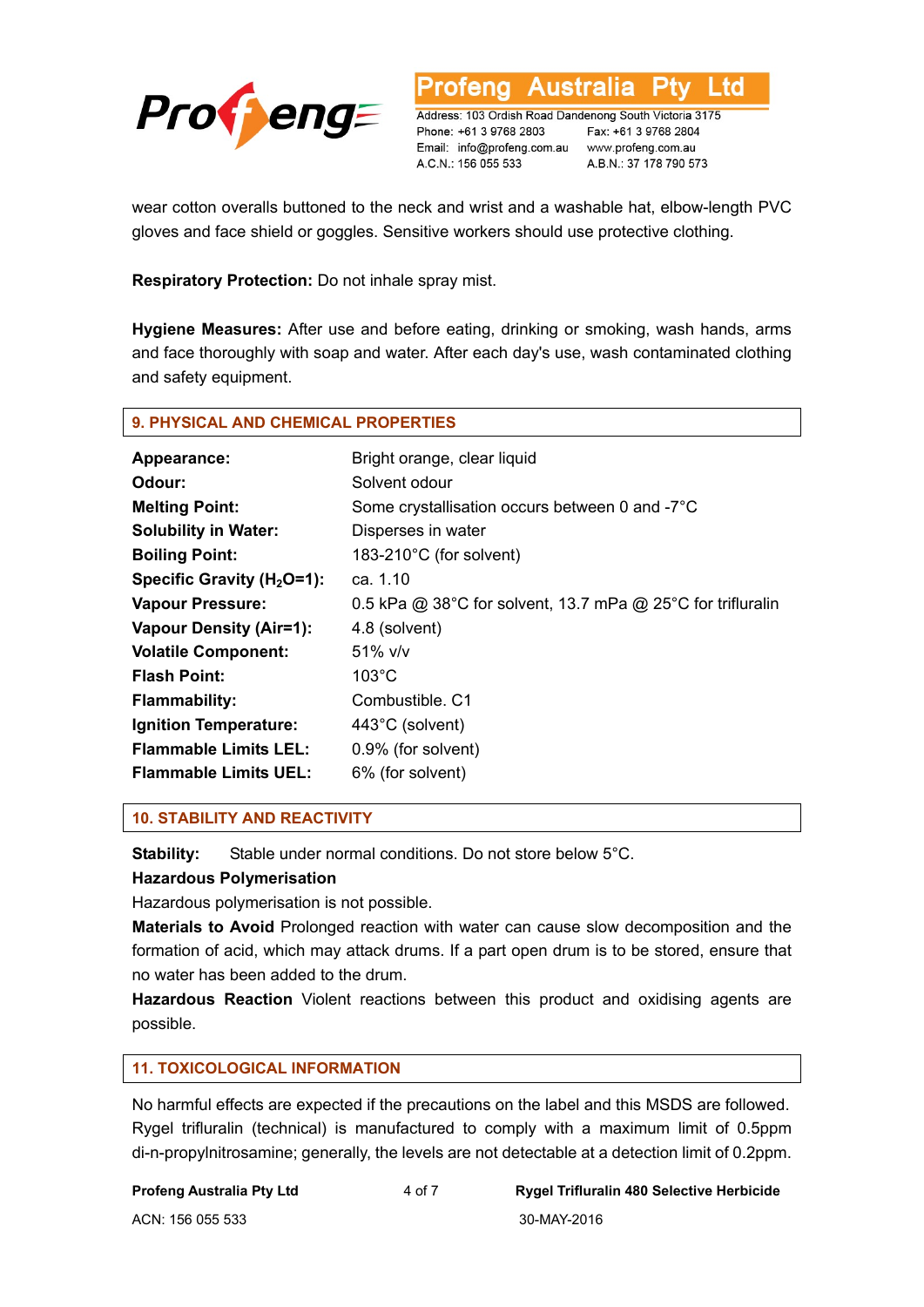

Address: 103 Ordish Road Dandenong South Victoria 3175 Phone: +61 3 9768 2803 Email: info@profeng.com.au A.C.N.: 156 055 533

Australia

Fax: +61 3 9768 2804 www.profeng.com.au A.B.N.: 37 178 790 573

L TG

The final product specification is set in accordance with the current FAO specification of max 0.5ppm di-n-propylnitrosamine.

**Inhalation** When applying the product as a spray avoid breathing in spray mists. High vapour concentrations of the solvent while handling the concentrate are irritating to the eyes and the respiratory tract, may cause headaches and dizziness, can be an aesthetic and may have other central nervous system effects.

**Ingestion** The concentrate is of low toxicity if swallowed. However, swallowing of large amounts may cause injury, mainly due to the solvent. If aspirated into the lung, e.g. from vomiting, the presence of the solvent may result in chemical pneumonitis or other lung damage.

**Skin** Prolonged contact with the concentrate can cause defatting of the skin and may result in dermatitis. May cause sensitisation by prolonged skin contact.

**Eye** The concentrate may cause irritation of the eyes.

**Chronic Effects** No chronic effects of trifluralin exposure have been documented in the literature over many years of use, other than relatively rare skin sensitisation.

**Carcinogenicity** Early experiments on animals indicated that trifluralin was a carcinogen. This has since been found to be due to an impurity, di-n-propylnitrosamine, a known carcinogen, present in crude trifluralin at about 80 - 100 ppm.

Later experimentation with trifluralin on mice and rats given high doses of material containing 1ppm or less of di-n-propylnitrosamine have not shown any tumour formation. Daily doses for rats were 202-392 mg/kg/day and for mice 256-664 mg/kg/day. Thus trifluralin itself is considered to be non-carcinogenic.

# **Acute Toxicity – Oral**

LD50 (rat) >10,000 mg/kg for trifluralin

LD50 (mouse) 5,000 mg/kg for trifluralin

In 2 year feeding trials, rats receiving 2,000 mg/kg diet suffered no ill effects.

In 2 year feeding trials, dogs receiving 1,000 mg/kg body weight suffered no ill effects.

**Other Information** The Australian Acceptable Daily Intake (ADI) for trifluralin for a human is 0.02 mg/kg/day, set for the public for daily, lifetime exposure. This is based on the NOEL of 2.5 mg/kg/day, the level determined to show no effects during long term exposure for the most sensitive indicators and the most sensitive species. (Ref: Comm. Dept. of Health and Ageing, 'ADI List', TGA, August 2003).

# **12. ECOLOGICAL INFORMATION**

**Other Precautions** Do not spray in high winds. Do not contaminate dams, waterways or sewers with this product.

**Environ. Protection:** Marine pollutant. Spray drift can cause damage.

# **Persistence / Degradability**

Trifluralin degrades in soil at a relatively moderate rate, about 85 - 90% of the material is lost

| Profeng Australia Pty Ltd | 5 of 7 | <b>Rygel Trifluralin 480 Selective Herbicide</b> |
|---------------------------|--------|--------------------------------------------------|
| ACN: 156 055 533          |        | 30-MAY-2016                                      |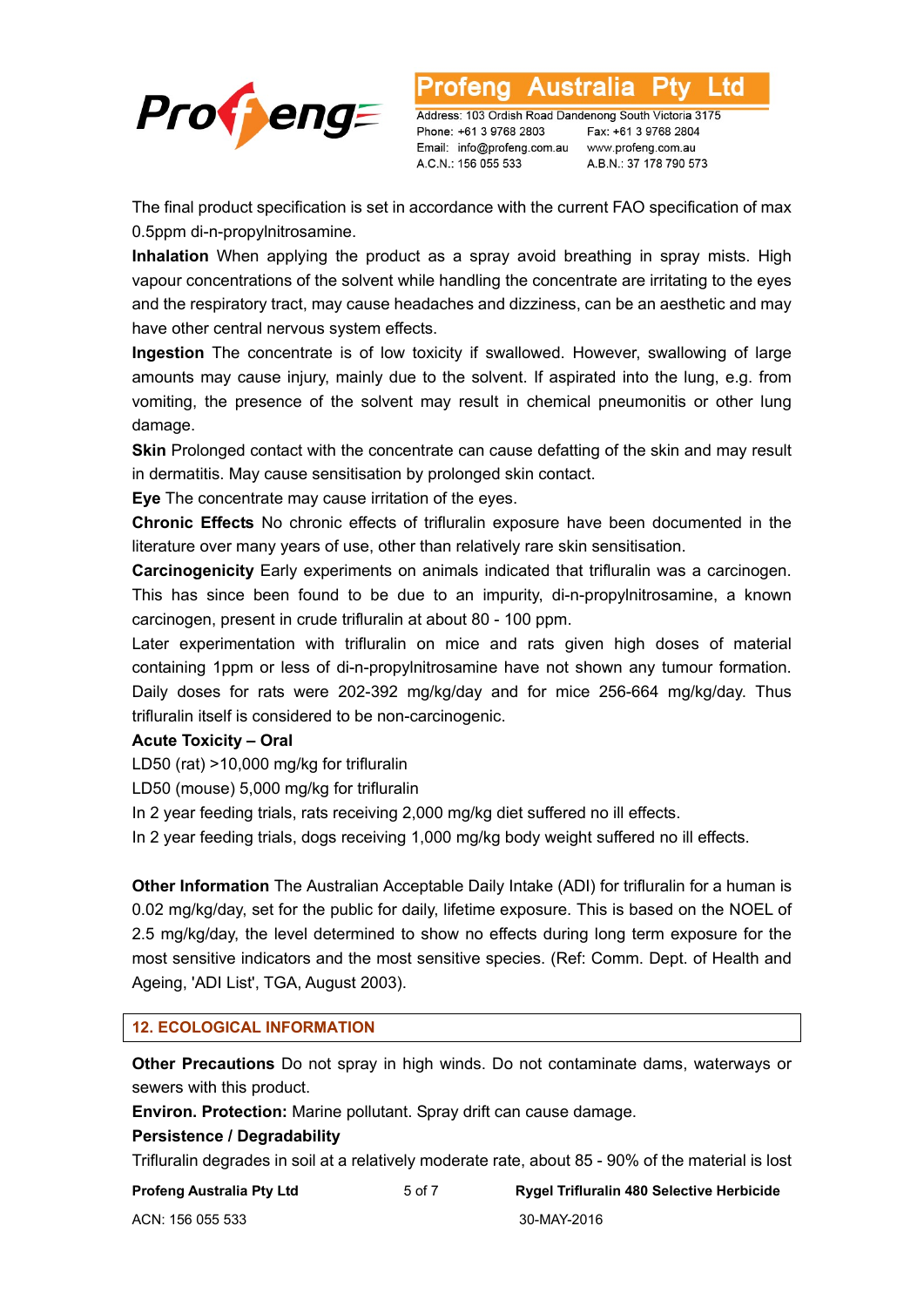



Address: 103 Ordish Road Dandenong South Victoria 3175 Phone: +61 3 9768 2803 Email: info@profeng.com.au www.profeng.com.au A.C.N.: 156 055 533

Fax: +61 3 9768 2804 A.B.N.: 37 178 790 573

in normal soil in 1/2 to 1 year.

# **Acute Toxicity – Fish**

The following is data for the active ingredient, trifluralin. LC50 (96 hr) for young rainbow trout is 0.088 mg/L LC50 (96 hr) for young bluegill sunfish is 0.089 mg/L **Acute Toxicity -Daphnia**  LC50 (48 hr) for daphnia is 0.245 mg/L

# **Acute Toxicity – Other Organisms**

Birds: Not toxic to birds. LD50 for bobwhite quail is >2,000 mg/kg Bees: Not toxic to bees. LD50 >100 µg/bee

# **13. DISPOSAL CONSIDERATIONS**

#### **Container Disposal**

Do not use this container for any other purpose.

Triple rinse containers, add rinsate to the spray tank, then offer the container for recycling/reconditioning, or puncture top, sides and bottom and dispose of in landfill in accordance with local regulations.

drumMUSTER is the national program for the collection and recycling of empty, cleaned, non returnable crop production and on-farm animal health chemical containers. If the label on your container carries the drumMUSTER symbol, triple rinse the container, ring your local Council, and offer the container for collection in the program.

**Returnable containers**: empty contents fully into application equipment. Replace cap, close all valves and return to the point of supply for refill or storage. If on-site container disposal is necessary, triple rinse empty container with water, add rinsate to the spray tank. Puncture top, sides and bottom, crush and bury in an approved landfill or bury with at least 500 mm of soil cover away from pasture and crop areas, water supplies and houses. Empty containers and product should not be burnt.

#### **14. TRANSPORT INFORMATION**

**UN Number:** This product is not classified as a Dangerous Good by ADG, IATA or IMDG/IMSBC criteria. No special transport conditions are necessary unless required by other regulations.

#### **15. REGULATORY INFORMATION**

**AICS:** All of the significant ingredients in this formulation are compliant with NICNAS regulations. The following ingredient: Trifluralin, is mentioned in the SUSMP.